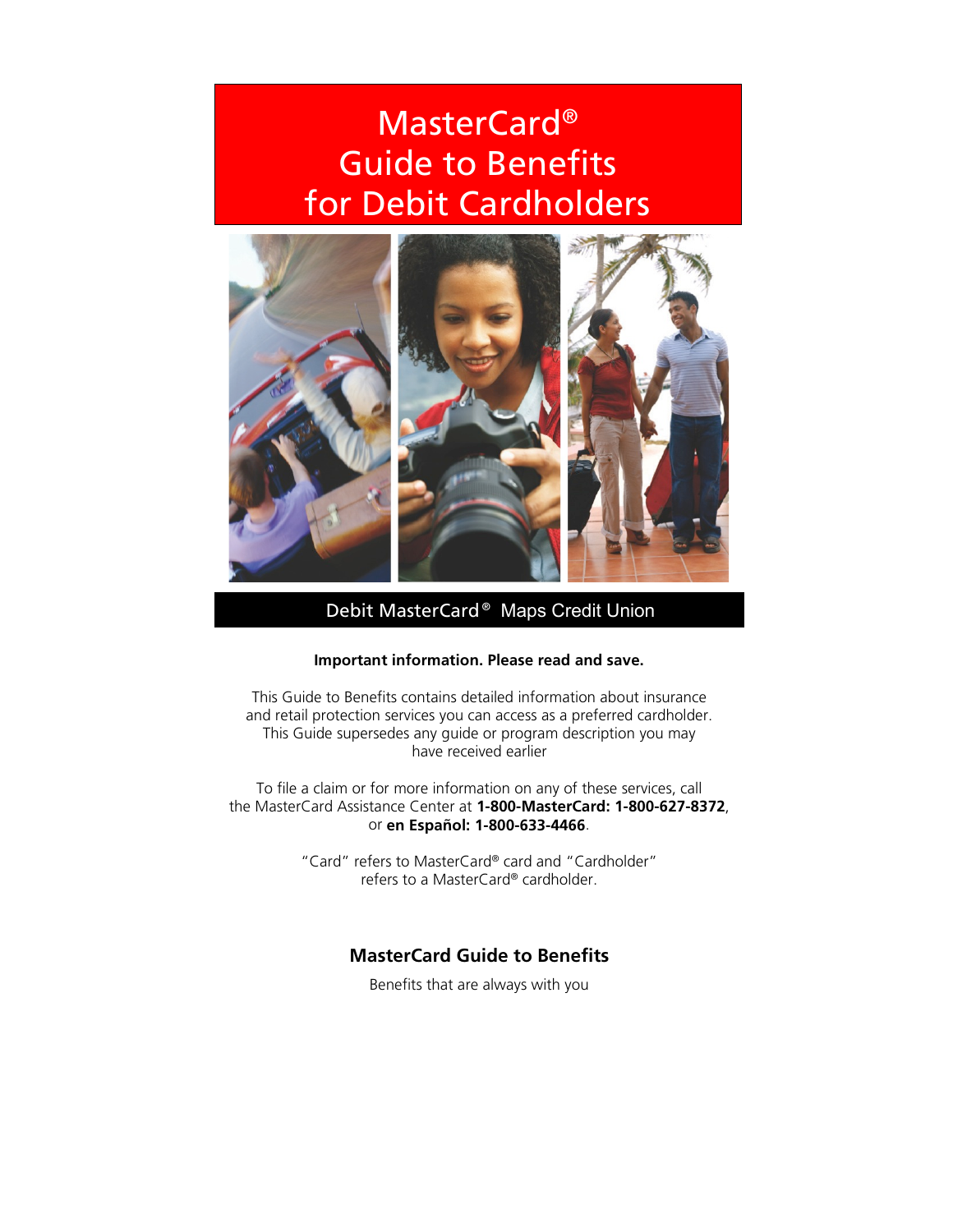## MASTERCARD ID THEFT PROTECTION™

#### **Program Description:**

MasterCard ID Theft Protection provides you with access to a number of Identity Theft resolution services, should you believe you are a victim of Identity Theft.

## **Eligibility:**

To be eligible for this coverage, you must be a MasterCard cardholder issued by a U.S. financial institution.

## **Access:**

Simply contact **1-800-MasterCard** if you believe you have been a victim of Identity Theft.

## **Services provided:**

Services provided are on a 24-hour basis, 365 days a year. They include:

- Providing the cardholder with a uniform Identity Theft Affidavit and providing assistance with completion of the Affidavit. It is the responsibility of the cardholder to submit the Affidavit to the proper authorities, credit bureaus, and creditors.
- Assistance in notifying all three major credit reporting agencies to obtain a free credit report for the cardholder and placing an alert on the cardholder's record with the agencies.
- Assisting the cardholder with debit, credit and/or charge card replacement.
- Assisting cardholder with membership/affinity card replacement.
- Educating the cardholder on how Identity Theft can occur and of protective measures to avoid further occurrences.
- Providing the cardholder with the Identity Theft Resolution Kit.
- Providing the cardholder with sample letters for use in canceling checks, ATM cards, and other accounts.

## **MasterCard ID Theft AlertsTM:**

MasterCard is offering cardholders cyber security through ID Theft Alerts, CSID's proprietary Internet surveillance technology that proactively detects the illegal trading and selling of personally identifiable information (PII) online. At any point in time, ID Theft Alerts is tracking thousands of websites and millions of data points, and alerting cardholders whose personal information they find has been compromised online. This information is being gathered in real-time so that Cardholders have the opportunity to react quickly and take the necessary steps to protect themselves. Get started at no cost to you by enrolling at http://www.mastercard.us/idtheftprotection

#### **Charges:**

There is no charge for these services, they are provided by your Financial Institution.

## **Services NOT provided:**

- When it is determined you have committed any dishonest, criminal, malicious or fraudulent act.
- When your financial institution or card issuer which provides this Service, has investigated the event and deemed you are responsible the charge or event.
- When any theft or unauthorized use of an account by a person to whom the account has been entrusted has been committed.

#### **Program provisions for MasterCard ID Theft Protection:**

This service applies only to you, the named MasterCard cardholder. You shall use due diligence and do all things reasonable to avoid or diminish any loss or damage to property protected by the program. The provider, CS Identity, relies on the truth of statement made in the Affidavit or declaration from each cardholder. This service is provided to eligible MasterCard cardholders at no additional cost and is in effect for acts occurring while the program is in effect. The terms and conditions contained in this program guide may be modified by subsequent endorsements. Modifications to the terms and conditions may be provided via additional Guide mailings, statement inserts, or statement messages. MasterCard or your financial institution can cancel or non-renew these services, and if we do, we will notify you at least thirty (30) days in advance. If the Provider non-renews or cancels any services provided to eligible MasterCard cardholders, you will be notified within 30–120 days before the expiration of the service agreement. In the event substantially similar coverage takes effect without interruption, no such notice is necessary. For general questions regarding these services, please contact **1-800-MasterCard.**

## KEY TERMS:

Throughout this document, You and Your refer to the **cardholder** or **authorized user** of the **covered card**. We, Us, and Our refer to New Hampshire Insurance Company, an AIG company.

**Administrator** means Sedgwick Claims Management Services, Inc., you may contact the **administrator** if you have questions regarding this coverage or would like to make a claim. The **administrator** can be reached by phone at **1-800-MasterCard**. **Authorized User** means an individual who is authorized to make purchases on the covered card by the cardholder and is recorded by the Participating Organization on its records as being an **authorized user**.

**Cardholder** means the person who has been issued an account by the Participating Organization for the **covered card**.

**Covered card** means the MasterCard card.

**Evidence of Coverage (EOC)** means the document describing the terms, conditions, and exclusions. The **EOC**, Key Terms, and Legal Disclosures are the entire agreement between You and Us. Representations or promises made by anyone that are not contained in the **EOC**, Key Terms, or Legal Disclosures are not a part of your coverage.

**United States Dollars (USD)** means the currency of the United States of America.

## EXTENDED WARRANTY

Refer to Key Terms for the definitions of you, your, we, us, our, and words that appear in bold and Legal Disclosures.

#### **A. To get coverage:**

- You must purchase the new item entirely with your **covered card** and/or accumulated points from your **covered card** for yourself or to give as a gift.
- The item must have an original manufacturer's (or U.S. store brand) warranty of twelve (12) months or less.

#### **B. The kind of coverage you receive:**

• Extended Warranty doubles the original manufacturer warranty up to a maximum of twelve (12) months on most items you purchase. For products with multiple warranty components, each warranty time period will be extended up to a maximum of twelve (12) months. An example of a product with multiple warranty components includes an appliance with original manufacturer's (or U.S. store brand) warranties that differ for parts, labor, compressor, etc.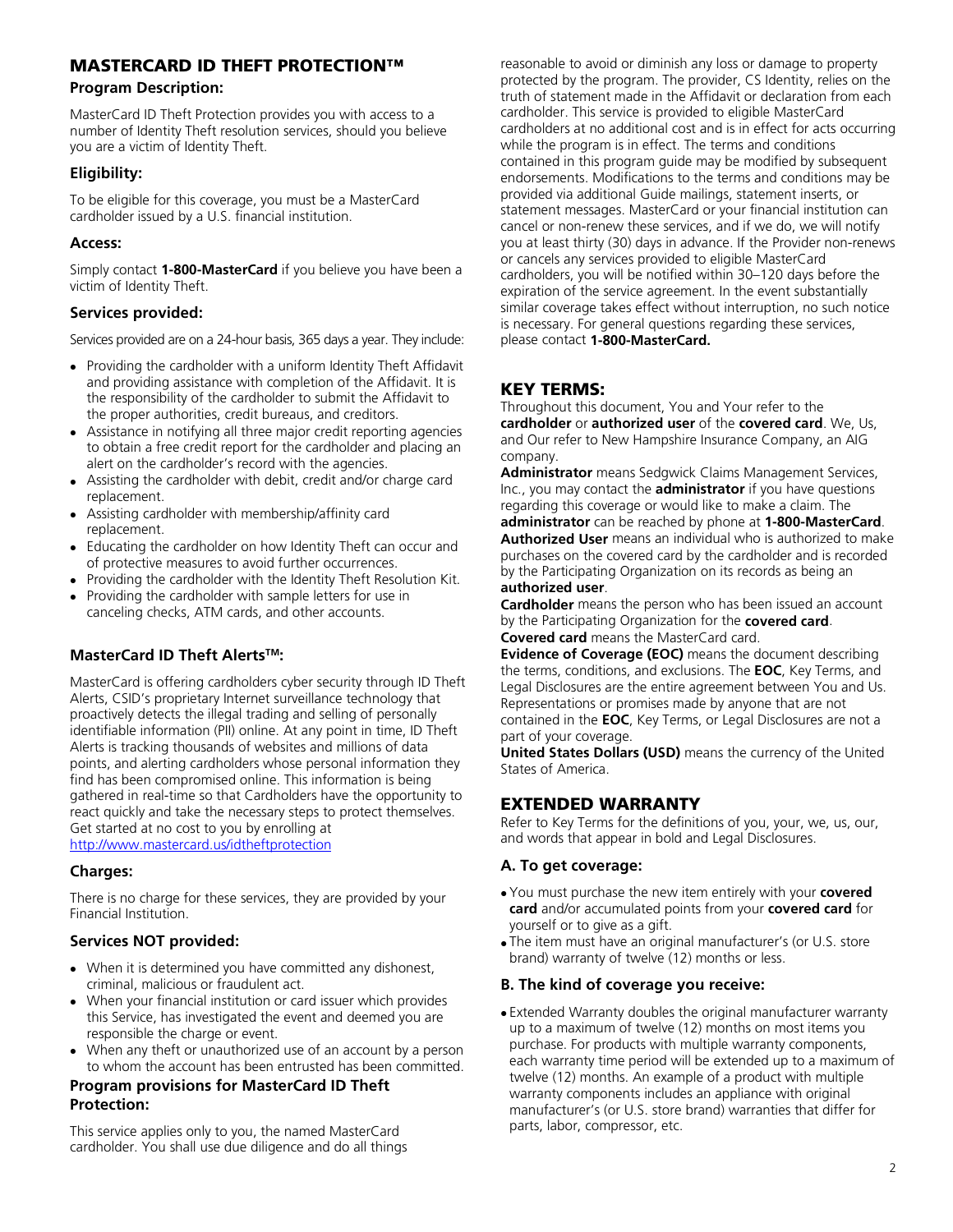- If you purchase a service contract or an optional extended warranty of twelve (12) months or less on your item, we will cover up to an additional twelve (12) months after both the original manufacturer's (or U.S. store brand) warranty and the purchased service contract or extended warranty coverage period end. If your service contract or extended warranty exceeds twelve (12) months, this coverage does not apply.
- If you do not have an additional service contract or an optional extended warranty, this Extended Warranty benefit commences the day after your original manufacturer's (or U.S. store brand) warranty expires.

#### **C. Coverage limitations:**

- The maximum benefit for repair or replacement shall not exceed the actual amount charged on your **covered card** or \$10,000, whichever is less.
- If either the original manufacturer's (or U.S. store brand) warranty or the service contract covers more than twelve (12) months, this benefit will not apply.
- We or our **administrator** will decide if a covered failure will be repaired or replaced, or whether you will be reimbursed up to the amount paid for the item. Items will be replaced with those of like kind and quality. However, we cannot guarantee to match exact color, material, brand, size, or model.

#### **D. What is NOT covered:**

- Used or antique items; collectibles of any kind (such as items designed for people to collect or items that over time become collectibles) that do not come with a manufacturer warranty (repair or replacement amount will not include market value at time of claim); recycled, previously owned, refurbished, rebuilt, or remanufactured items; product guarantees (e.g., glass breakage).
- Floor models that do not come with an original manufacturer warranty.
- Motorized vehicles, including, but not limited to, automobiles, watercraft/boats, aircraft, and motorcycles, or their motors, equipment, or accessories. Parts, if purchased separately, may be covered.
- Land, any buildings (including, but not limited to, homes and dwellings), permanently installed items, fixtures, or structures.
- Plants, shrubs, animals, pets, consumables, and perishables.
- Professional Services (including, but not limited to, the performance or rendering of labor or maintenance; repair or installation of products, goods or property; professional advice of any kind, including, but not limited to, information/services or advice secured from any help or support line; or technical support for software, hardware, or any other peripherals).
- Application programs, operating software, and other software.
- All types of media with stored data or music (including, but not limited to, computer software, DVDs, video cassettes, CDs, film and audio cassettes).
- Any shipping charges, transportation and delivery charges, or promised time frames for delivery, whether or not stated or covered by the manufacturer's warranty.
- Direct or indirect loss resulting from any Acts of God (including, but not limited to, flood, hurricane, lightning, and earthquake).
- Indirect or direct damages resulting from a covered loss.
- Mechanical failure arising from product recalls.
- Trip, service, or diagnostic charges in the absence of any covered repairs or verified failure.
- Loss resulting from war or hostilities of any kind (including, but not limited to, invasion, terrorism, rebellion, insurrection, riot, or civil commotion); confiscation or damage by any government, public authority, or customs official; risks of contraband, illegal activity, or acts.
- Mechanical failures caused by normal wear and tear or gradual deterioration where no failure has occurred.
- Items purchased for resale, professional, or commercial use.
- Mechanical failures caused by lack of maintenance/service.
- Losses caused by power surge, contamination by radioactive or hazardous substances, including mold.
- Physical damage to the item.
- Any exclusion listed in the original manufacturer's warranty.

## **E. How to file a claim:**

- Call **1-800-MasterCard** to request a claim form. You must report the claim within sixty (60) days of the failure or the claim may not be honored.
- Submit the following documentation within one hundred and eighty (180) days from the date of failure or the claim may not be honored:
- Completed and signed claim form.
- Receipt showing covered item(s).
- Statement showing covered item(s).
- Itemized purchase receipt(s).
- Original manufacturer's (or U.S. store brand) warranty.
- Service contract or optional extended warranty, if applicable.
- Itemized repair estimate from a factory authorized service provider.
- Any other documentation that may be reasonably requested by us or our **administrator** to validate a claim.

## PRICE PROTECTION

The Legal Disclosure is part of this agreement.

#### **Key Terms:**

Throughout this document, You and Your refer to the **cardholder** or **authorized user** of the **covered card**. We, Us, and Our refer to AIG WarrantyGuard, Inc.

**Administrator** means Sedgwick Claims Management Services, Inc., you may contact the **administrator** if you have questions regarding this coverage or would like to make a claim. The **administrator** can be reached by phone at **1-800-MasterCard**.

**Auction (online or live)** means a place or Internet site where items are sold through price bids, price quotes; or where prices fluctuate based on the number of people purchasing, or interested in purchasing a product. (Examples include, but are not limited to, Ebay, Ubid, Yahoo, public or private live auctions, etc.).

**Authorized User** means an individual who is authorized to make purchases on the **covered card** by the **cardholder** and is recorded by the Participating Organization on its records as being an **authorized user**.

**Cardholder** means the person who has been issued an account by the Participating Organization for the covered card.

**Covered card** means the MasterCard card.

**Non-auction internet advertisements** means advertisements posted on the Internet, by a non-Auction Internet merchant with a valid tax identification number. The advertisement must have been posted within sixty (60) days after the date you purchased the product and must be for the identical item (advertisement must verify same manufacturer and model number). The printed version of the Internet advertisement must include the merchant's internet address and customer service telephone number, as well as the item including manufacturer, model number, sale price and date of publication.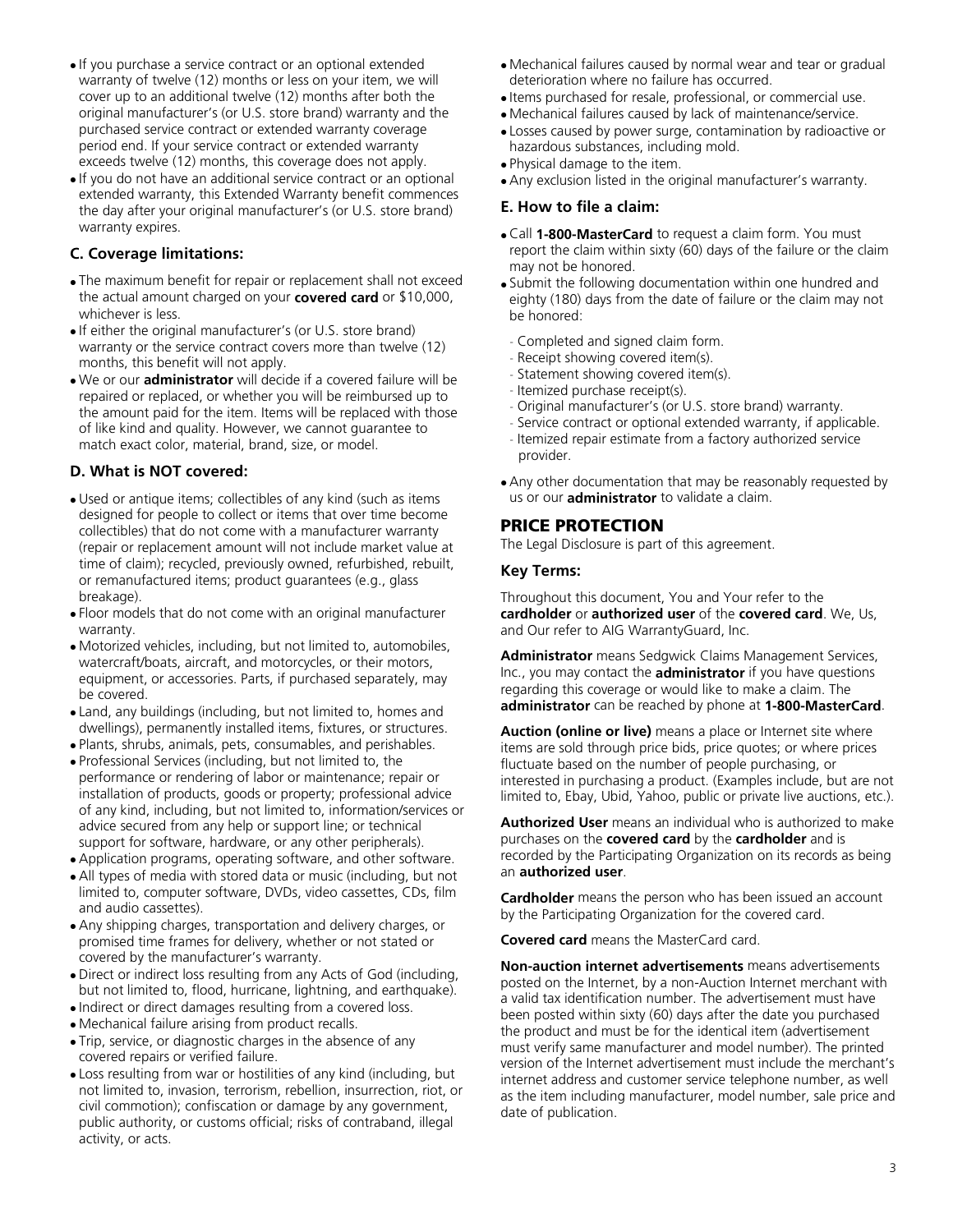**Printed advertisements** means advertisements appearing in a newspaper, magazine, store circular, or catalog which state the authorized dealer or store name, item (including make, model number), and sale price. The advertisement must have been published within sixty (60) days after the date you purchased the product and must be for the identical item (advertisement must verify same manufacturer and model number).

#### **A. To get coverage:**

You must purchase the new item entirely with your **covered card** and/or accumulated points from your **covered card** for yourself or to give as a gift.

You must see either a **printed advertisement** or **non-auction Internet advertisement** for the same product (advertisement must verify same manufacturer and model number) for a lower price within sixty (60) days from the date of purchase as indicated on your receipt.

#### **B. The kind of coverage you receive:**

- Purchases you make entirely with your **covered card** are covered for sixty (60) days from the date of purchase as indicated on your receipt for the difference between the price you paid and the lower price advertised.
- Items you purchase with your **covered card** and give as gifts also are covered.
- This coverage is secondary to any other applicable insurance or coverage available to you or the gift recipient including benefits provided by the retailer (including, but not limited to, refunds, exchanges, and store credits). Coverage is limited to only those amounts not covered by any other insurance or coverage, or retailer benefits (including, but not limited to, refunds, exchanges, and store credits).

#### **C. Coverage limitations:**

Coverage is limited to the difference between the actual cost of the item (excluding taxes, storage, shipping, and handling costs) and the advertised lower price, up to \$250 per claim. There is a maximum of four (4) claim(s) per **cardholder** account per twelve (12) month period.

#### **D. What is NOT covered:**

- Any item purchased from an Internet site whose primary purpose is not the sale of the item or related items.
- Items purchased for resale, rental, professional, or commercial use.
- Jewelry, art, used or antique items; collectibles of any kind (such as items designed for people to collect or items that over time become collectibles); recycled, previously owned, refurbished, rebuilt, or remanufactured items.
- Customized/personalized, one-of-a-kind, or special-order items.
- Layaway items; items returned to any store.
- Any items purchased from an **auction**.
- Items for which the **printed advertisement** or **non-auction Internet advertisement** containing the lower price was published after sixty (60) days from the date you purchased the item.
- Items advertised or shown as price quotes, bids or final sale amounts from a non-auction Internet site.
- Items advertised in or as a result of "limited quantity," "going out-of-business sales," "close out", or as "discontinued".
- **Printed advertisements** or **non-auction Internet advertisements** that display pricing lower than your purchased item due to rebates, special offerings, bonuses, free items/giveaways, manufacturer's coupons, or special financing.
- Professional services, including workmanship, installation, professional advice/counseling, and technical support, or help line.
- Plants, shrubs, animals, pets, consumables, and perishables.
- Motorized vehicles, including, but not limited to, automobiles, watercraft/boats, aircraft, and motorcycles, or their motors, equipment, or accessories.
- Land, any buildings (including, but not limited, to homes and dwellings), permanently installed items, fixtures, structures, or home improvement.
- Game animals, pets or specimens preserved for display (e.g., fish, birds, reptiles, or mammals).
- Traveler's checks, tickets of any kind (e.g., for airlines, sporting events, concerts, or lottery), negotiable instruments, bullion, rare or precious metals, stamps, and coins, currency or its equivalent.
- Differences in price due to sales tax, storage, shipping, handling, postage, transportation, and delivery.
- Differences in price due to foreign exchange rates or fluctuation in foreign exchange rates.

#### **E. How to file a claim:**

For a Printed Advertisement:

- Call **1-800-MasterCard** to request a claim form. You must report the claim within sixty (60) days of the incident or the claim may not be honored.
- Submit the following documentation within one hundred and eighty (180) days of the advertisement's publication:
- Completed and signed claim form.
- A copy of the **printed advertisement** that shows the date of the advertisement, retailer name, the product (advertisement must verify same manufacturer and model number), and sale price.
- Receipt showing the item(s) was purchased.
- Statement showing item(s) purchased and use of accumulated point.
- Itemized purchase receipt(s).
- Any other documentation that may be reasonably requested by us or our **administrator** to validate a claim.

For a Non-Auction Internet Advertisement:

- Call **1-800-MasterCard** to request a claim form. You must report the claim within sixty (60) days of the incident or the claim may not be honored.
- Submit the following documentation within one hundred and eighty (180) days of the advertisement's publication:
- Completed and signed claim form.
- A copy of the non-auction advertisement that shows the date of the advertisement, website address, retailer name, the product (advertisement must verify same manufacturer and model number), sale price, and, if applicable, shipping, handling and other charges.
- Receipt showing the item(s) was purchased.
- Statement showing item(s) purchased.
- Itemized purchase receipt(s).
- Any other documentation that may be reasonably requested by us or our **administrator** to validate a claim.

## SATISFACTION GUARANTEE

The Legal Disclosure is part of this agreement.

#### **Key Terms:**

Throughout this document, You and Your refer to the **cardholder** or **authorized user** of the **covered card**. We, Us, and Our refer to AIG WarrantyGuard, Inc.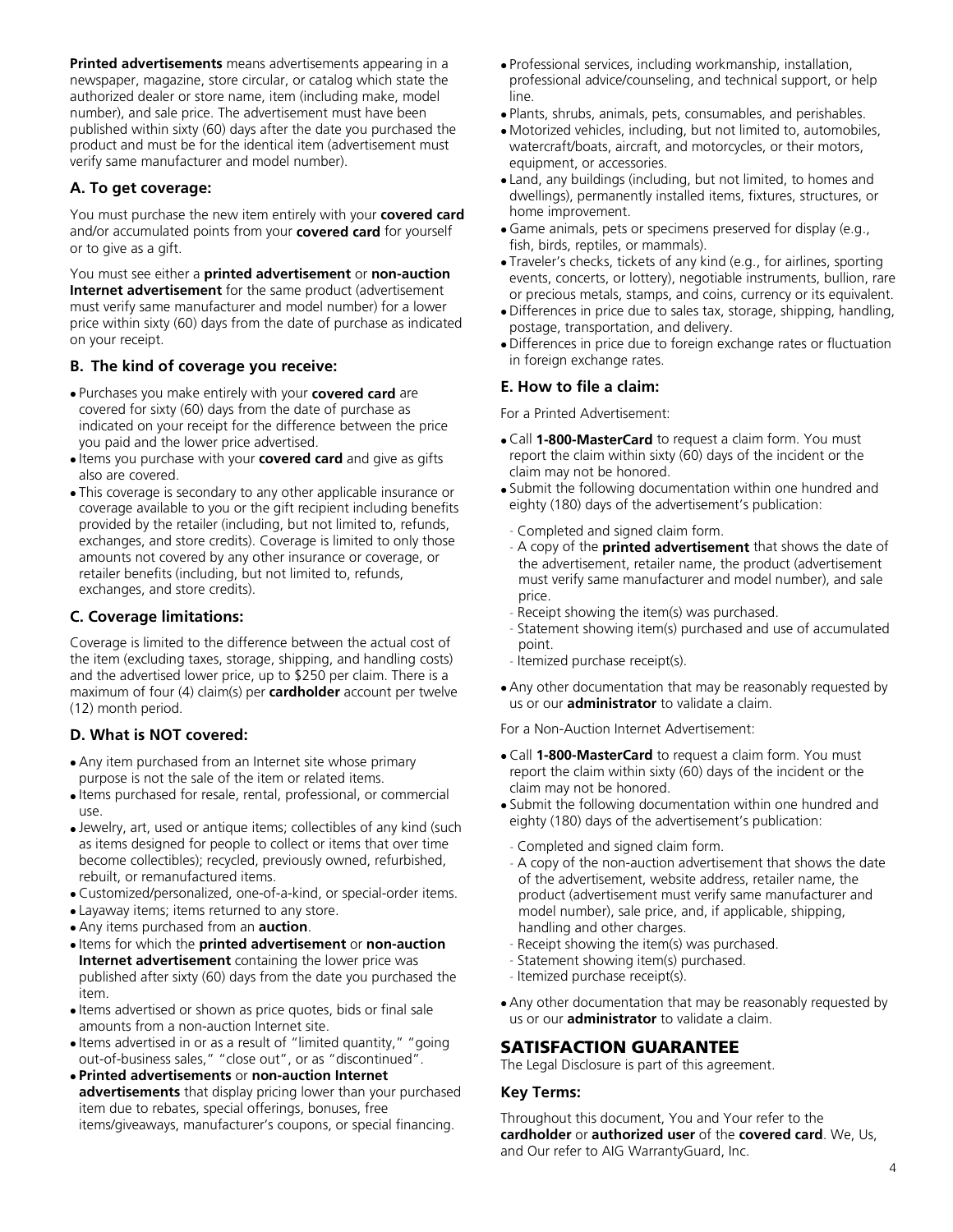**Administrator** means Sedgwick Claims Management Services, Inc., you may contact the **administrator** if you have questions regarding this coverage or would like to make a claim. The **administrator** can be reached by phone at **1-800-MasterCard**.

**Auction (online or live)** means a place or Internet site where items are sold through price bids, price quotes; or where prices fluctuate based on the number of people purchasing, or interested in purchasing a product. (Examples include, but are not limited to, Ebay, Ubid, Yahoo, public or private live auctions, etc.).

**Authorized User** means an individual who is authorized to make purchases on the **covered card** by the **cardholder** and is recorded by the Participating Organization on its records as being an **authorized user**.

**Cardholder** means the person who has been issued an account by the Participating Organization for the **covered card**.

**Covered card** means the MasterCard card.

#### **A. To get coverage:**

You must purchase the new item entirely with your **covered card** and/or accumulated points from your **covered card** for yourself or to give as a gift.

#### **B. The kind of coverage you receive:**

Purchases you make entirely with your **covered card** are covered for sixty (60) days from the date of purchase as indicated on your receipt for a full refund in the event that you are dissatisfied with your purchase and the store will not accept the item for return.

- Items you purchase with your **covered card** and give as gifts also are covered.
- This coverage is secondary to any other applicable insurance or coverage available to you or the gift recipient. Coverage is limited to only those amounts not covered by any other insurance or coverage.

#### **C. Coverage limitations:**

Coverage is limited to the actual cost of the item (excluding taxes, storage, shipping, and handling costs), up to \$250 per claim.

Items must be returned undamaged, in good working condition, and in its original and complete packaging. You are responsible for all mailing costs.

#### **D. What is NOT Covered:**

- Damaged, defective, or non-working items.
- Jewelry, art, used or antique items; collectibles of any kind (such as items designed for people to collect or items that over time become collectibles); recycled, previously owned, refurbished, rebuilt, or remanufactured items.
- Customized/personalized, rare, one of a kind, or special order items.
- Professional services, including workmanship, installation, professional advice/counseling, and technical support, or help line.
- Items purchased for resale, professional, or commercial use.
- Plants, shrubs, animals, pets, consumables, and perishables.
- All types of stored data or music (including, but not limited to, computer software, DVDs, video cassettes, CDs, audio cassettes).
- Motorized vehicles, including, but not limited, to automobiles, watercraft/boats, aircraft, and motorcycles, or their motors, equipment, or accessories.
- Land, any buildings (including, but not limited to, homes and dwellings), permanently installed items, fixtures, or structures.
- Game animals, pets, or specimens preserved for display (e.g., fish, birds, reptiles, or mammals).
- Traveler's checks, tickets of any kind (e.g., for airlines, sporting events, concerts, or lottery), negotiable instruments, bullion, rare or precious metals, stamps, and coins, currency or its equivalent.
- Shipping charges, taxes, storage fees, postage, transportation and delivery charges; promised time frames of delivery.
- Products purchased at **auctions**.

#### **E. How to file a claim:**

Call **1-800-MasterCard** to request a claim form. You must report the claim within sixty (60) days of the date of purchase or the claim may not be honored.

- Submit the following documentation within one hundred and eighty (180) days of the date you report the claim:
- Completed and signed claim form.
- Receipt showing the purchased item(s).
- Statement showing the purchased item(s).
- Itemized purchase receipt(s).
- Written documentation from the store manager or equivalent on store letterhead documenting the refusal to accept the returned item.
- A copy of the store's return policy.
- Any other documentation that may be reasonably requested by us or our **administrator** to validate a claim.

You must send the item to us or our **administrator** before any claim will be paid. Item must be returned in its original packaging along with the original owner's manuals and warranty information. You are responsible for all mailing or shipping costs to us or our **administrator**. Items sent to us or our **administrator** will not be returned to you.

## MASTERCARD GLOBAL SERVICE

MasterCard Global Service™ provides worldwide, 24-hour assistance with **Lost and Stolen Card Reporting, Emergency Card Replacement,** and **Emergency Cash Advance**.

Call MasterCard Global Service immediately to report your card lost or stolen and to cancel the account. If you need to make purchases or arrange for a cash advance, with your issuer's approval, you can receive a temporary card the next day in the United States, and within two business days almost everywhere else.

Remember, if you report your card lost or stolen, you will not be responsible for any unauthorized transactions on your account.

In the United States (including all 50 states, the District of Columbia, the U.S. Virgin Islands, and Puerto Rico) and Canada, call **1-800-307-7309**.

When out-of-country and in need of assistance, you can easily reach a specially trained MasterCard Global Service Representative who can help you 24 hours a day, 365 days a year, in any language. You can call toll-free from over 80 countries worldwide.

Some of the key toll-free MasterCard Global Service telephone numbers are:

| Australia - 1-800-120-113 | Mexico - 001-800-307-7309        |
|---------------------------|----------------------------------|
| Austria - 0800-070-6138   | Netherlands - 0800-022-5821      |
| $France - 0-800-90-1387$  | Poland - $0 - 0800 - 111 - 1211$ |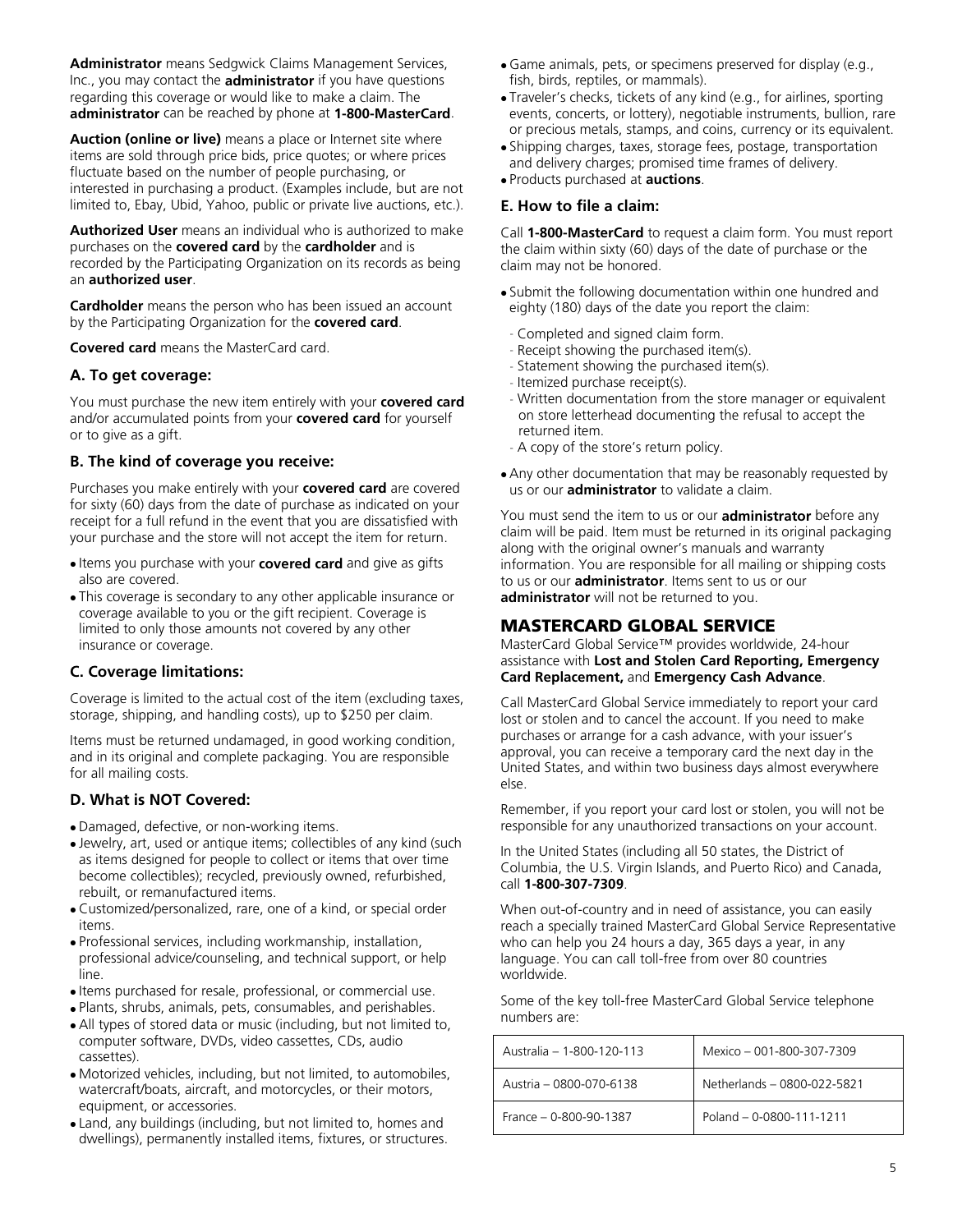| Germany - 0800-819-1040 | Portugal - 800-8-11-272       |
|-------------------------|-------------------------------|
| Hungary - 06800-12517   | Spain - 900-97-1231           |
| Ireland - 1-800-55-7378 | United Kingdom - 0800-96-4767 |
| Italy - 800-870-866     | Virgin Islands - 800-307-7309 |

For additional information, or for country-specific, toll-free telephone numbers not listed above, visit our Web site at **www.mastercard.com** or call the United States collect at **1-636-722-7111**.

#### **Account Information and Card Benefits:**

When in the United States, contact your card issuer directly for account information and **1-800-MasterCard** for card benefits. When traveling outside the U.S., call MasterCard Global Service to access your card issuer for account information or to access any of your card benefits.

#### **ATM Locations:**

Call **1-877-FINDATM (1-877-346-3286)** to find the location of a nearby ATM in the MasterCard ATM Network accepting MasterCard®, Maestro®, and Cirrus® brands. Also, visit our Web site at **www.mastercard.com** to use our ATM locator.

You can get cash at over two million ATMs worldwide. To enable cash access, be sure you know your Personal Identification Number (PIN) before you travel.

#### MASTERCARD AIRPORT CONCIERGE™

#### **Your passport to the finer side of air travel.**

Enjoy a 15% savings on Airport Meet and Greet services. Arrange for a personal, dedicated Meet and Greet agent to escort you through the airport on departure, arrival or any connecting flights at over 450 destinations worldwide 24 hours a day, 7 days a week, 365 days a year. There are also certain airports where you can be expedited through the security and/or the immigration process. To reserve MasterCard Airport Concierge services visit www.mastercard.com/airportconcierge or consult your Travel Advisor.

## ACCOUNT AND BILLING INFORMATION

**Important:** Contact your card-issuing financial institution directly for questions concerning your account, such as account balance, credit line, billing inquiries (including transaction exchange rates), merchant disputes, or information about additional services not described in this Guide. Your financial institution's phone number should be available on your monthly billing statement or on the back of your card.

## LEGAL DISCLOSURE

This Guide to Benefits is not, by itself, a policy or contract of insurance or other contract.

Benefits are provided to you, the accountholder, at no additional charge. Non-insurance services may have associated costs, which will be your responsibility (for example, legal referrals are free, but the lawyer's fee is your responsibility).

The insurance benefits are provided under a group policy issued by New Hampshire Insurance Company, an AIG company. This Guide to Benefits is a summary of benefits provided to you. The attached Key Terms and EOC is governed by the Group Policy.

**Effective date of benefits:** Effective February 1, 2015, this Guide to Benefits replaces all prior disclosures, program descriptions, advertising, and brochures by any party. The Policyholder and the insurer reserve the right to change the benefits and features of these programs at anytime. Notice will be provided for any changes.

**Cancellation:** The Policyholder can cancel these benefits at any time or choose not to renew the insurance coverage for all **cardholders**. If the Policyholder does cancel these benefits, you will be notified in advance. If the insurance company terminates, cancels, or chooses not to renew the coverage to the Policyholder, you will be notified as soon as is practicable. Insurance benefits will still apply for any benefits you were eligible for prior to the date of such terminations, cancellation, or nonrenewal, subject to the terms and conditions of coverage.

**Benefits to you:** These benefits apply only to the **cardholder** whose cards are issued by U.S. financial institutions. The United States is defined as the fifty (50) United States, the District of Columbia, American Samoa, Puerto Rico, Guam, and the U.S. Virgin Islands. No person or entity other than the **cardholder** shall have any legal or equitable right, remedy, or claim for benefits, insurance proceeds and damages under or arising out of these programs. These benefits do not apply if your card privileges have been cancelled. However, insurance benefits will still apply for any benefit you were eligible for prior to the date that your account is suspended or cancelled, subject to the terms and conditions of coverage.

**Transfer of rights or benefits:** No rights or benefits provided under these insurance benefits may be assigned without the prior written consent of the claim **administrator** for these benefits.

**Misrepresentation and Fraud:** Benefits shall be void if the **cardholder** has concealed or misrepresented any material facts concerning this coverage.

**Dispute Resolution – Arbitration:** This **EOC** requires binding arbitration if there is an unresolved dispute concerning this **EOC** (including the cost of, lack of or actual repair or replacement arising from a loss or breakdown). Under this Arbitration provision, You give up your right to resolve any dispute arising from this **EOC** by a judge and/or a jury. You also agree not to participate as a class representative or class member in any class action litigation, any class arbitration or any consolidation of individual arbitrations. In arbitration, a group of three (3) arbitrators (each of whom is an independent, neutral third party) will give a decision after hearing the parties' positions. The decision of a majority of the arbitrators will determine the outcome of the arbitration and the decision of the arbitrators shall be final and binding and cannot be reviewed or changed by, or appealed to, a court of law.

To start arbitration, the disputing party must make a written demand to the other party for arbitration. This demand must be made within one (1) year of the earlier of the date the loss occurred or the dispute arose. The parties will each separately select an arbitrator. The two (2) arbitrators will select a third arbitrator called an "umpire." Each party will each pay the expense of the arbitrator selected by that party. The expense of the umpire will be shared equally by the parties. Unless otherwise agreed to by the parties, the arbitration will take place in the county and state in which You live. The arbitration shall be governed by the Federal Arbitration Act (9 U.S.C.A. § 1 et. seq.) and not by any state law concerning arbitration. The rules of the American Arbitration Association (www.adr.org) will apply to any arbitration under this **EOC**. The laws of the state of New York (without giving effect to its conflict of law principles) govern all matters arising out of or relating to this **EOC** and all transactions contemplated by this **EOC**, including, without limitation, the validity, interpretation, construction, performance and enforcement of this **EOC.**